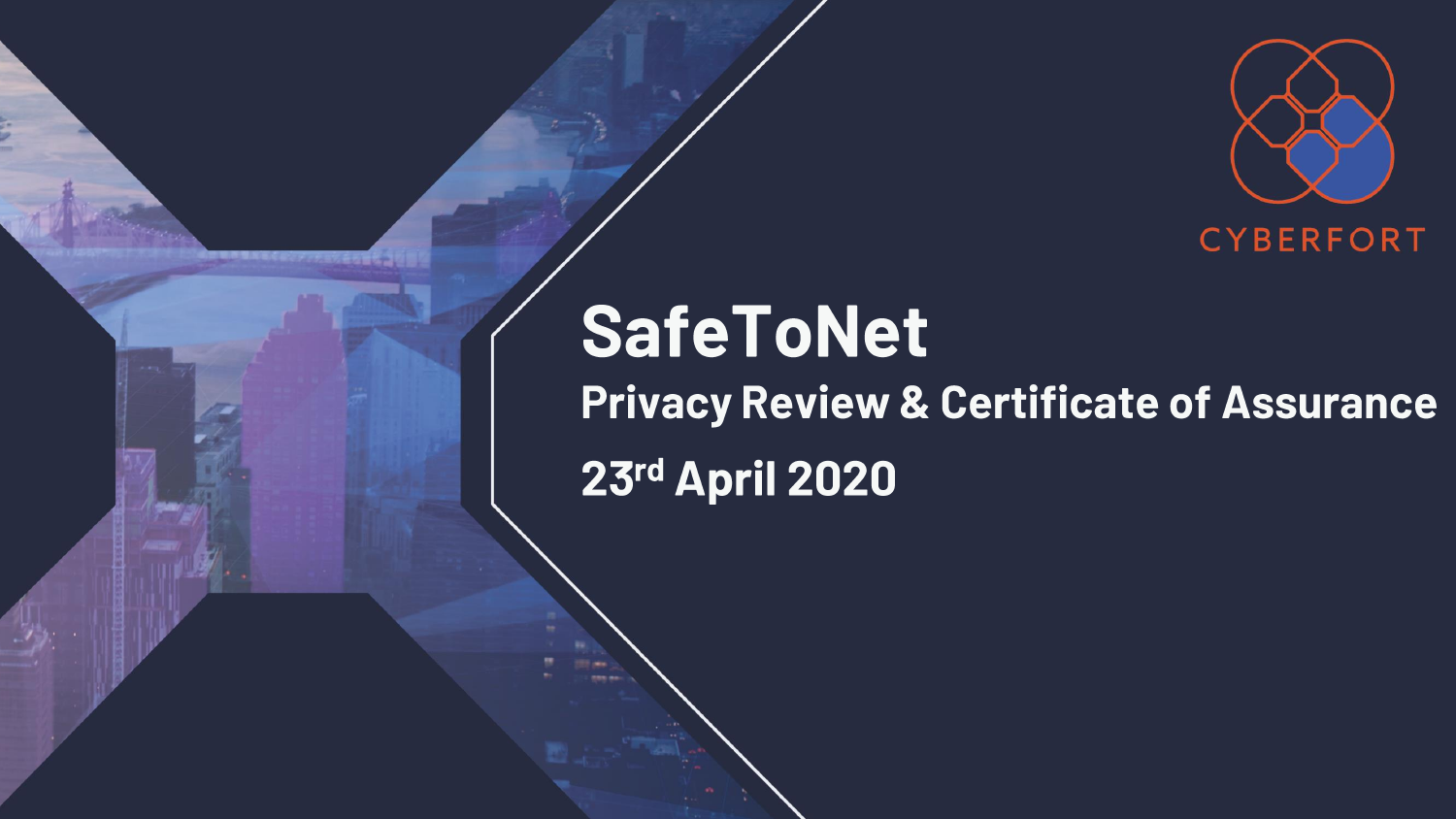### **Exec Summary**

Following an extensive review by our Cybersecurity and Data Protection Consultant, we are pleased to state that SafeToNet has been able to demonstrate a high level of compliance with EUGDPR and all related Data Regulations in the UK and Europe.

It achieved 98% compliance overall and 100% on those conditions relevant to SafeToHet and its business. There are no follow-up recommendations.

#### **Consultant Commentary & Summary**

"Having reviewed SafeToNet's software platform for compliance with the General Data Protection Regulation (GDPR) and best practice Cybersecurity principals, it is of my opinion that SafeToNet's platform fulfils its obligations to protect personal data *(as defined by the GDPR (Article 4(1)).*

The platform has been developed with Privacy by Design (Article 25) principles in mind, and therefore is not only a secure platform, it also protects the rights and freedoms of data subjects by ensuring data is anonymised and is not tracked, traced, *shared or processed in a manner which would be in conflict of the data subjects best interests.*

It is rare to find a platform where such care has been taken to protect the rights and freedoms of their primary target audience, but it is clear from reviewing the technology, operating practices, and processing methodology that every step has *been taken to protect the personal data of those using the system.*

I, therefore, declare that this platform is secure and aligns fully with international standards for information security and *privacy (ISO27001 & ISO27701), the GDPR and all associated Data Protection Regulations within the UK."*

### **CYBERFORT**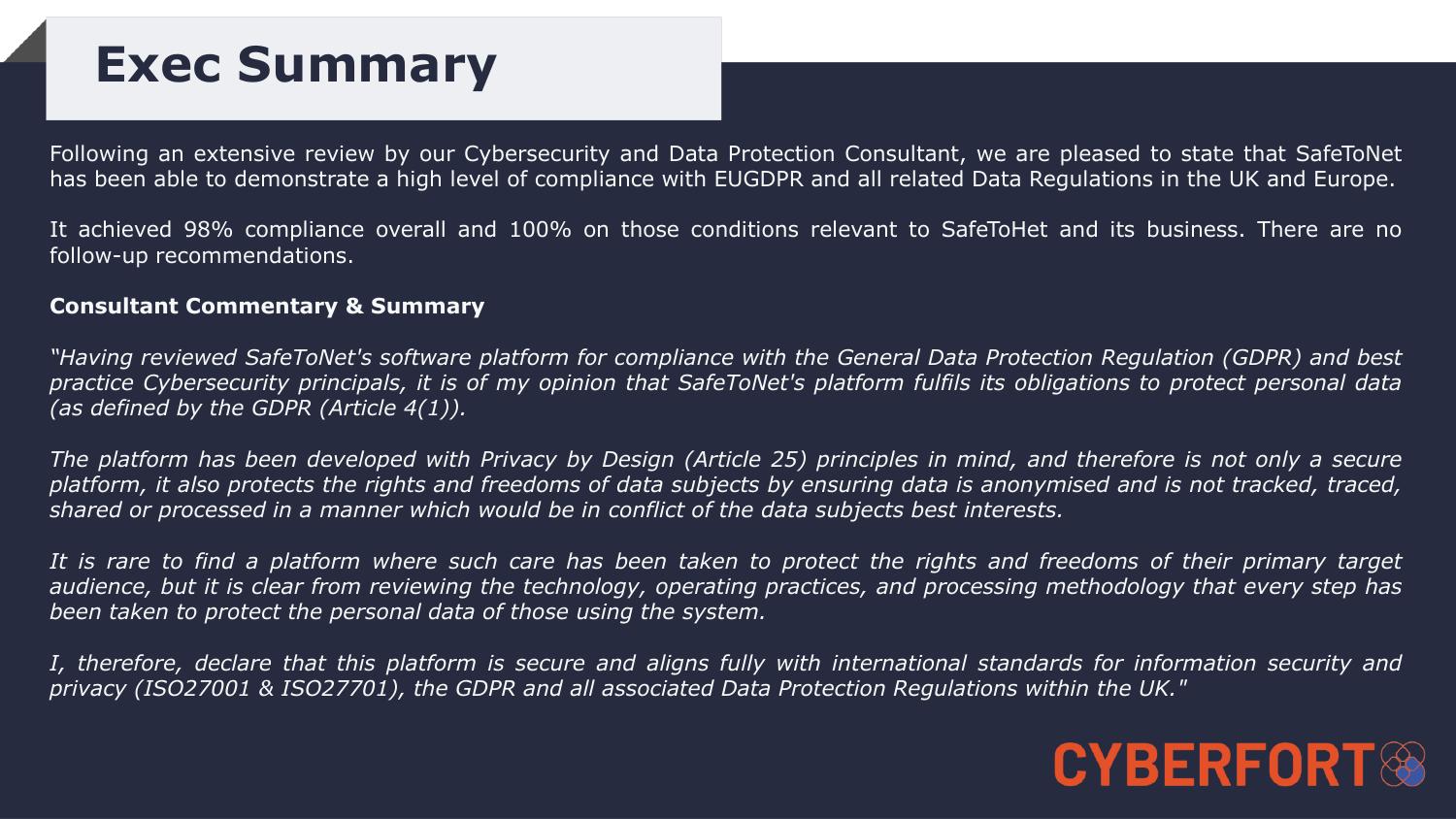## **About the Auditor**

The audit was conducted by **Gary Hibberd, of Cyberfort**. Gary has 35 years experience in IT, and 20 of these spent as a Data Protection Officer and Cyber Security specialist. He holds certifications as a Certified Information Security Systems Professional (CISSP), Certified Information Security Manager (CISM) and Certified Information Security Auditor (CISA). He also holds certification in 'Essential General Data Protection Regulation' (E-GDPR).

Gary is a Director, but also active consultant in the field of the GDPR and Information Governance frameworks, ISO27001, ISO27701, ISO22301 and SOC2.

Prior to joining Cyberfort, Gary was the Managing Director and Consultant for Agenci Information Security Services for 10 years. In both his role within Agenci and Cyberfort Gary has helped over 100 organisations achieve full certification against the international standards for Information Security (ISO27001) and Business Continuity Management (ISO22301). He has assisted a large number of organisations develop Compliance programmes, which demonstrate their compliance to regulatory frameworks such as the General Data Protection Regulation (GDPR) and the Data Protection Act 1998 – 2018.

He is a board member of the Resilience Association, and the Yorkshire Cyber Security Cluster. He is also on the Committee for the development of the British Standard for Organisational Resilience (BS65000), with the aim to develop this into an international standard.

He is an Executive in Residence at Sheffield Hallam University where he lectures on Cybersecurity, Data Protection and Information Security Governance frameworks.

Gary is an award winning Business Continuity Management Consultant, author, and international speaker on topics including Business Continuity, Cybercrime, the Dark Web, Information Governance, and Data Protection.

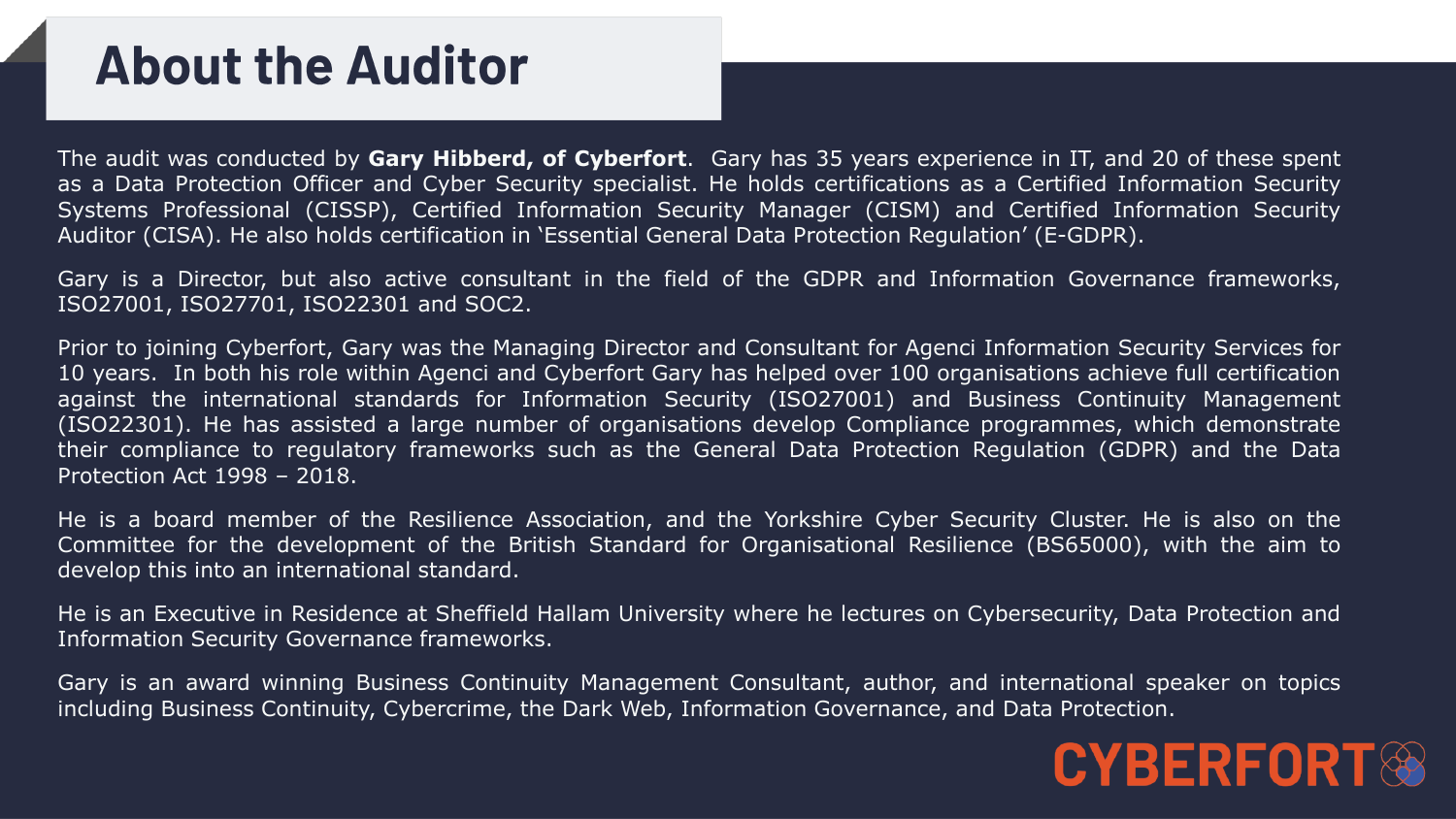## **Audit Methodology**

The audit undertaken on SafeToNet was carried out over four days.

It was an evidence based audit, focusing on the capabilities of SafeToNet to actively demonstrate that appropriate organisational and technical measures are in place to protect personal data (GDPR: Article 32).

This was both interview and evidence based, where key members of the senior management and development team were required to answer questions and provide documented evidence of compliance to both ISO27001 and ISO27701.

Documented evidence was reviewed prior, and during the interviews to establish the legal basis for processing, and the controls surrounding it. In brief this encompassed a review of people, policies, procedures, processes, systems, and third parties.

Using both ISO technical standards allowed the auditor to gain clarity and evidence surrounding the control and processing of data in a structured and evidential manner.

The full record of the audit is classified as company confidential, however further discussions and evidence of compliance are welcomed and can be accommodated by the auditor.

#### **ISO27001:2017**

The international standard for Information Security Management Systems (ISMS). It provides assurances through 114 controls that appropriate technical and organisational measures are in place to protect information.

#### **ISO27701:2019**

This is the extention to ISO27001 and ISO27002 for Privacy Information Management Systems (PIMS), and builds on the 114 controls of ISO27001, to build evidence that the GDPR principles (Article 5) have been satisfied.

When combined these provide evidence of compliance to the GDPR (Article 5 & 40).

## **CYBERFORT®**